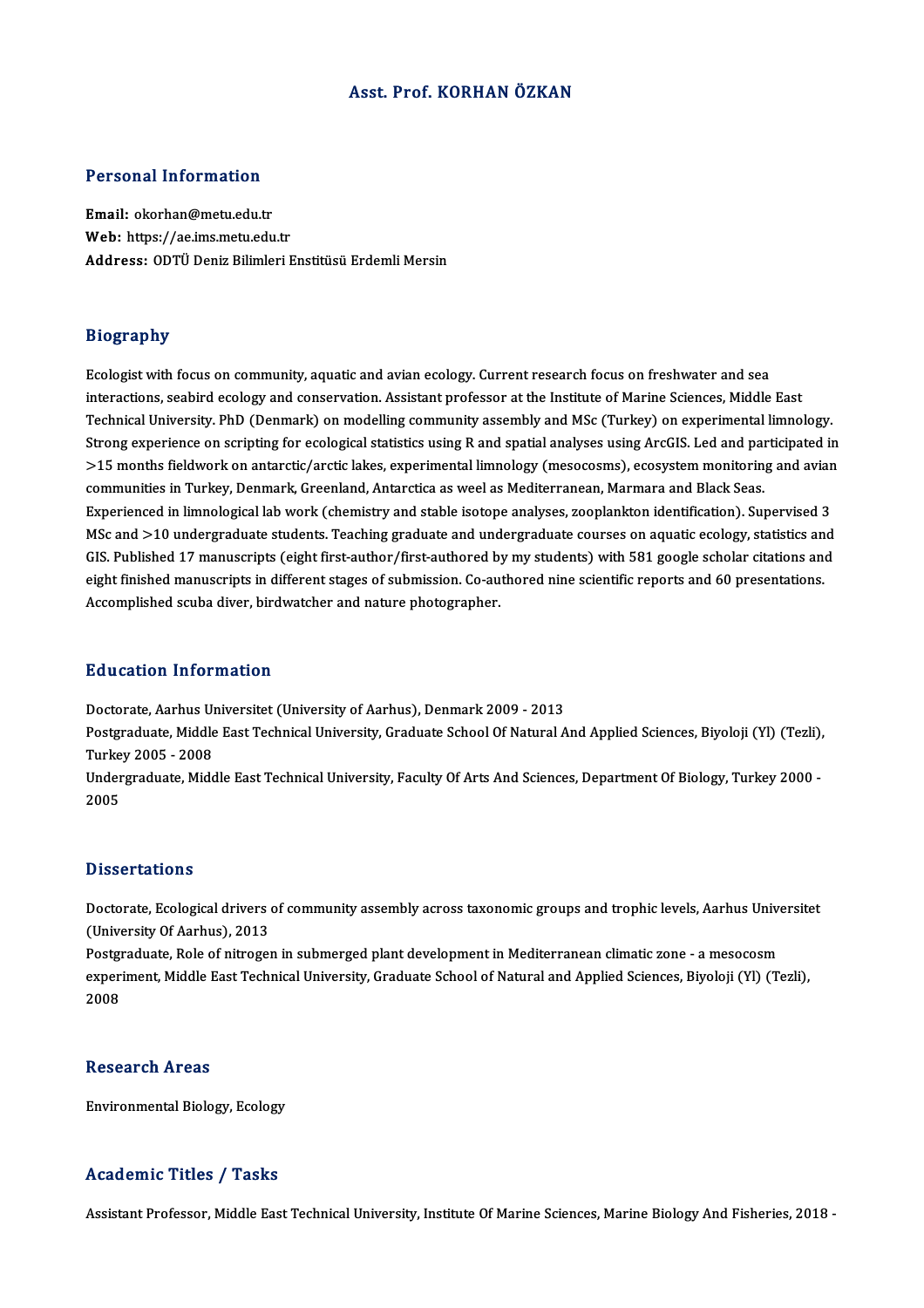Continues Continues<br>Assistant Professor, Middle East Technical University, Institute Of Marine Sciences, Marine Biology And Fisheries, 2014 -<br>2018 Contir<br>Assist<br>2018<br>Peses 2018<br>Research Assistant, Aarhus Universitet (University of Aarhus), 2009 - 2013

#### Academic and Administrative Experience

Academic and Administrative Experience<br>Uygulama ve Araştırma Merkezi Yönetim Kurulu Üyesi, Middle East Technical University, Faculty of Arts and Sciences,<br>Penartment of Bielegy, 2018, "Continues nceaechno and nammneerderve 27<br>Uygulama ve Araştırma Merkezi Yönetim<br>Department of Biology, 2018 - Continues<br>Beard Member, Middle Fast Technical Uni Uygulama ve Araştırma Merkezi Yönetim Kurulu Üyesi, Middle East Technical University, Faculty of Arts and Science<br>Department of Biology, 2018 - Continues<br>Board Member, Middle East Technical University, Institute of Marine

Departmer<br>Board Mer<br>Continues

# Advising Theses

Advising Theses<br>ÖZKAN K., Breeding marine birds in the Southeast Mediterranean coasts of anatolia: Habitat population size relationship,<br>and genetic etweture of threetened audouin's gull population. Bestanduste, B.CACPI(St rta vienig Tireses<br>ÖZKAN K., Breeding marine birds in the Southeast Mediterranean coasts of anatolia: Habitat populatio<br>and genetic structure of threatened audouin's gull population, Postgraduate, B.ÇAĞRI(Student), 2018<br>ÖZ ÖZKAN K., Breeding marine birds in the Southeast Mediterranean coasts of anatolia: Habitat population size<br>and genetic structure of threatened audouin's gull population, Postgraduate, B.ÇAĞRI(Student), 2018<br>ÖZKAN K., Genet

and genetic structure of threatened audouin's gull population, Postgraduate, B.ÇAĞRI(Student), 2018<br>ÖZKAN K., Genetic structure and hatchling behavior of sea turtle populations in the Eastern Mediterranean,<br>Postgraduate, F

BEKLIOĞLU M., ÖZKAN K., Elucidating the patterns in mid-winter waterbird surveys by using climate, lake water level changes and macrophyte records, Postgraduate, İ.KAAN(Student), 2017

#### **Jury Memberships**

Post Graduate, Post Graduate, Orta Doğu Teknik Üniversitesi, September, 2019

DoctoralExamination,DoctoralExamination,OrtaDoğuTeknikÜniversitesi, June,2019

Post Graduate, Post Graduate, Orta Doğu Teknik Üniversitesi, September, 2019<br>Doctoral Examination, Doctoral Examination, Orta Doğu Teknik Üniversitesi, June, 2019<br>Award, Ekoloji ve Evrimsel Biyoloji Derneği Öğrenci ödül Ko Docto<br>Award<br>2019<br>PhD T Award, Ekoloji ve Evrimsel Biyoloji Derneği Öğrenci ödül Komitesi Üyeliği, Ekoloji ve Evrimsel Biyoloji Derneği, January,<br>2019<br>PhD Thesis Monitoring Committee Member, PhD Thesis Monitoring Committee Member, Ankara Üniversi

2019<br>PhD T<br>2017

# Designed Lessons

Özkan K., Introduction to GIS, Postgraduate, 2014 - 2015 Özkan K., Programming in R for Marine Sciences, Postgraduate, 2014 - 2015

#### Articles Published in Journals That Entered SCI, SSCI and AHCI Indexes

rticles Published in Journals That Entered SCI, SSCI and AHCI Indexes<br>I. Increased Water Abstraction and Climate Change Have Substantial Effect on Morphometry, Salinity,<br>and Bistis Communities in Lakes: Examples from the S and Biotic Communities in Lakes: Examples from the Substantial Effect on Morphome<br>and Biotic Communities in Lakes: Examples from the Semi-Arid Burdur Basin (Turkey)<br>Colak M. A. Ottas B. ÖZCENCU J. K. Soulvan M. Korliman M. Increased Water Abstraction and Climate Change Have Substantial Effect on Morphometry, Salinity<br>and Biotic Communities in Lakes: Examples from the Semi-Arid Burdur Basin (Turkey)<br>Colak M. A. , Oztas B., ÖZGENCİL İ. K. , So and Biotic Communities in Lakes: Examples from the Semi-Arid Burdur Basin (Turkey)<br>Colak M. A. , Oztas B., ÖZGENCİL İ. K. , Soyluer M., Korkmaz M., Ramirez-Garcia A., Metin M., Yilmaz G., Ertugrul S.,<br>TAVŞANOĞLU Ü. N. , et Colak M. A. , Oztas B., ÖZGENCİL İ. K. , Soyluer M., Ko<br>TAVŞANOĞLU Ü. N. , et al.<br>WATER, vol.14, no.8, 2022 (Journal Indexed in SCI)<br>Stratification strangth and light slimate evnlai

TAVŞANOĞLU Ü.N., et al.<br>WATER, vol.14, no.8, 2022 (Journal Indexed in SCI)<br>II. Stratification strength and light climate explain variation in chlorophyll a at the continental scale in<br>a European multilake survey in a bestw WATER, vol.14, no.8, 2022 (Journal Indexed in SCI)<br>Stratification strength and light climate explain varia<br>a European multilake survey in a heatwave summer<br>Ponis D. Mantrouki E. Maginnis D. E. Vashan D. Gallage L Stratification strength and light climate explain variation in chlorophyll a at the continental scale i<mark>i</mark><br>a European multilake survey in a heatwave summer<br>Donis D., Mantzouki E., Mcginnis D. F. , Vachon D., Gallego I., Gr

a European multilake survey in a heatwave summer<br>Donis D., Mantzouki E., Mcginnis D. F. , Vachon D., Gallego I., Grossart H., Domis L. N. D. S. , Teurlincx S., Seelen L.,<br>Lurling M., et al.

LIMNOLOGY AND OCEANOGRAPHY, vol.66, no.12, pp.4314-4333, 2021 (Journal Indexed in SCI)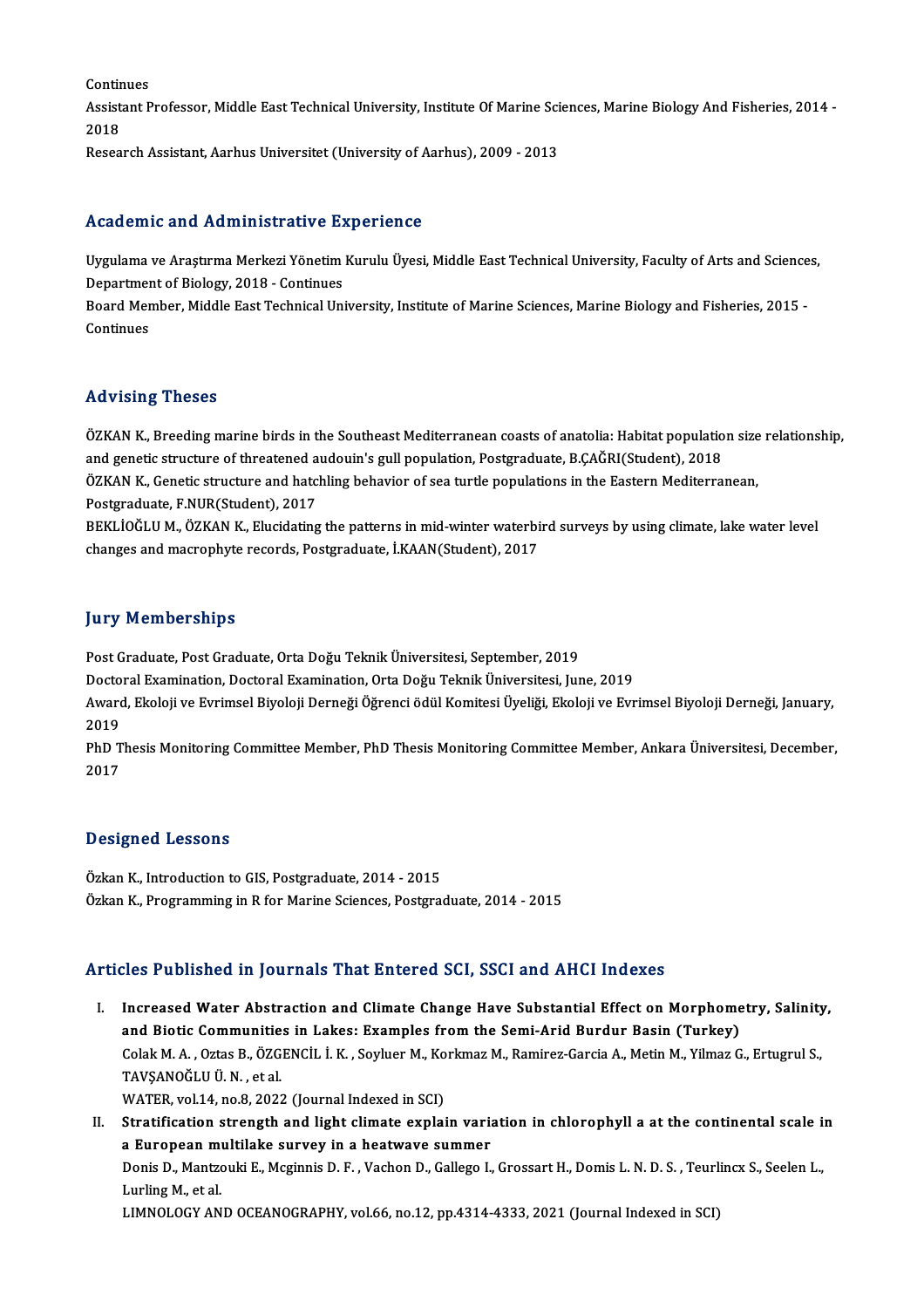III. Decadal changes in size, salinity, waterbirds, and fish in lakes of the Konya Closed Basin, Turkey,<br>associated with climate change and increasing water abstraction for equiculture. Decadal changes in size, salinity, waterbirds, and fish in lakes of the Konya Close<br>associated with climate change and increasing water abstraction for agriculture<br>Vilmag C. Colak M. A. Özgensil L.V. Metin M. Korkmag M. Ex Decadal changes in size, salinity, waterbirds, and fish in lakes of the Konya Closed Basin, Turkey<br>associated with climate change and increasing water abstraction for agriculture<br>Yilmaz G., Colak M. A. , Özgencil I. K. , M associated with climate change and increasing water abstraction for agriculture<br>Yilmaz G., Colak M. A. , Özgencil I. K. , Metin M., Korkmaz M., Ertugrul S., Soyluer M., Bucak T., Tavsanoglu U. N. ,<br>Özkan K.. et al. Yilmaz G., Colak M. A. , Özgencil I. K. , Metin M., Korkmaz M., Ertugrul S., Soyl<br>Özkan K., et al.<br>INLAND WATERS, vol.11, no.4, pp.538-555, 2021 (Journal Indexed in SCI)<br>Abiotic and biotic drivers of termoral dynamics in t IV. Abiotic and biotic drivers of temporal dynamics in the spatial heterogeneity of zooplankton INLAND WATERS, vol.11, no.4, pp.538-555, 2021 (Journal Indexed<br>Abiotic and biotic drivers of temporal dynamics in the spat<br>communities across lakes in recovery from eutrophication<br>Fu H. Örkan K. Vuan G. Johansson J. S. San FuH.,ÖzkanK.,YuanG., JohanssonL.S. ,SøndergaardM.,LauridsenT.L. , JeppesenE. communities across lakes in recovery from eutrophication<br>Fu H., Özkan K., Yuan G., Johansson L. S. , Søndergaard M., Lauridsen T. L.<br>Science of the Total Environment, vol.778, 2021 (Journal Indexed in SCI)<br>Patterns of Sess Fu H., Özkan K., Yuan G., Johansson L. S. , Søndergaard M., Lauridsen T. L. , Jeppesen E.<br>Science of the Total Environment, vol.778, 2021 (Journal Indexed in SCI)<br>V. Patterns of Seasonal Stability of Lake Phytoplankton Med Science of the Total Environment, vol.778, 2021 (Jo<br>Patterns of Seasonal Stability of Lake Phytop<br>During Two Decades of Re-oligotrophication<br>Fu H. Yuan C. Örkan K. Johansson J. S. Sondorsso Patterns of Seasonal Stability of Lake Phytoplankton Mediated by Resource<br>During Two Decades of Re-oligotrophication<br>Fu H., Yuan G., Özkan K., Johansson L. S. , Sondergaard M., Lauridsen T. L. , Jeppesen E.<br>Feogyatores vol During Two Decades of Re-oligotrophication<br>Fu H., Yuan G., Özkan K., Johansson L. S. , Sondergaard M., Lauridsen T. L. , Jeppesen E.<br>Ecosystems, vol.24, no.4, pp.911-925, 2021 (Journal Indexed in SCI Expanded) Fu H., Yuan G., Özkan K., Johansson L. S. , Sondergaard M., Lauridsen T. L. , Jeppesen E.<br>Ecosystems, vol.24, no.4, pp.911-925, 2021 (Journal Indexed in SCI Expanded)<br>VI. The response of Tufted Ghost Crab, Ocypode cursor, Ecosystems, vol.24, no.4, pp.911-925, 2021 (Journal Inder The response of Tufted Ghost Crab, Ocypode curs<br>urbanized coast with small-scale protected zones<br>Pel M. Cegri Vapan B. ÖZKAN K The response of Tufted Ghos<br>urbanized coast with small-s<br>Bal M., Cagri Yapan B., ÖZKAN K.<br>7001 OCV IN THE MIDDLE FAST urbanized coast with small-scale protected zones<br>Bal M., Cagri Yapan B., ÖZKAN K.<br>ZOOLOGY IN THE MIDDLE EAST, vol.67, no.1, pp.32-41, 2021 (Journal Indexed in SCI) Bal M., Cagri Yapan B., ÖZKAN K.<br>ZOOLOGY IN THE MIDDLE EAST, vol.67, no.1, pp.32-41, 2021 (Journal Indexed in SCI)<br>VII. Seasonal and long-term trends in the spatial heterogeneity of lake phytoplankton communities over<br>two ZOOLOGY IN THE MIDDLE EAST, vol.67, no.1, pp.32-4<br>Seasonal and long-term trends in the spatial he<br>two decades of restoration and climate change<br>Fu H. Yuan G. Örkan K. Johansson J. S. Sandorsond Seasonal and long-term trends in the spatial heterogeneity of lake phytopla<br>two decades of restoration and climate change<br>Fu H., Yuan G., Özkan K., Johansson L. S. , Søndergaard M., Lauridsen T. L. , Jeppesen E.<br>Ssiance of two decades of restoration and climate change<br>Fu H., Yuan G., Özkan K., Johansson L. S. , Søndergaard M., Lauridsen T. L. , Jeppesen E.<br>Science of the Total Environment, vol.748, 2020 (Journal Indexed in SCI) VIII. Changes in functional composition and diversity of waterbirds: The roles of water level and submerged macrophytes Özgencil I.K., Beklioğlu M., Özkan K., Tavşanoğlu Ç., Fattorini N. Freshwater Biology, vol.65, no.11, pp.1845-1857, 2020 (Journal Indexed in SCI Expanded) IX. Influences of climate and nutrient enrichment on the multiple trophic levels of Turkish shallow lakes Freshwater Biology, vol.65, no.11, pp.1845-1857, 2020 (Journal Indexed in SCI Expanded)<br>Influences of climate and nutrient enrichment on the multiple trophic levels of Turkish shallow lakes<br>Beklioğlu M., Bucak T., Levi E. I<mark>nflu</mark><br>Bekli<br>et al.<br>INLA Beklioğlu M., Bucak T., Levi E. E. , Erdogan S., Ozen A., Filiz N., Bezirci G., Cak<br>et al.<br>INLAND WATERS, vol.10, no.2, pp.173-185, 2020 (Journal Indexed in SCI)<br>Heing an in situ infra nod samera system for see turtle bats et al.<br>INLAND WATERS, vol.10, no.2, pp.173-185, 2020 (Journal Indexed in SCI)<br>X. Using an in-situ infra-red camera system for sea turtle hatchling emergence monitoring<br>Oğul F. N. , Huber F., Cihan S., Duzgun K., KIDEYŞ A. INLAND WATERS, vol.10, no.2, pp.173-185, 2020 (Journal Indexed in SCI) Using an in-situ infra-red camera system for sea turtle hatchling emory of the F., Cihan S., Duzgun K., KIDEYS A. E. , ÖZKAN K.<br>ACTA HERPETOLOGICA, vol.14, no.1, pp.43-49, 2019 (Journal Indexed in SCI)<br>Data Deserintery A E XI. Data Descriptor: A European Multi Lake Survey dataset of environmental variables, phytoplankton pigments and cyanotoxins ACTA HERPETOLOGICA, vol.14<br>Data Descriptor: A Europe<br>pigments and cyanotoxins<br>MANTZOUKI E CAMPPELL L Data Descriptor: A European Multi Lake Survey dataset of environmental variables, phytoplankton<br>pigments and cyanotoxins<br>MANTZOUKİ E., CAMPBELL J., van Loon E., VİSSER P., KONSTANTİNOU I., ANTONİOU M., GİULİANİ G., MACHADO pigments and cyanotoxins<br>MANTZOUKİ E., CAMPBELL J., van Loon E., VİSSI<br>VİEİRA D., de Oliveira A. G. , Maronic D. S. , et al.<br>SCIENTIEIC DATA .vel 5, 2019 (Jaunnal Indexed MANTZOUKİ E., CAMPBELL J., van Loon E., VİSSER P., KONDIBIRISI<br>SCIENTIFIC DATA, vol.5, 2018 (Journal Indexed in SCI)<br>SCIENTIFIC DATA, vol.5, 2018 (Journal Indexed in SCI)<br>Temperature Effects Evrlain Centinental Scale Di VIEIRA D., de Oliveira A. G. , Maronic D. S. , et al.<br>SCIENTIFIC DATA, vol.5, 2018 (Journal Indexed in SCI)<br>XII. Temperature Effects Explain Continental Scale Distribution of Cyanobacterial Toxins<br>MANTZQUKI E LUBLING M. FA SCIENTIFIC DATA, vol.5, 2018 (Journal Indexed in SCI)<br>Temperature Effects Explain Continental Scale Distribution of Cyanobacterial Toxins<br>MANTZOUKİ E., LURLİNG M., FASTNER J., DOMİS L. d. S. , WİLK-WOZNİAK E., KOREİVİENE J Temperature Effects Explain C<br>MANTZOUKİ E., LURLİNG M., FAST<br>S., Verstijnen Y., KRZTON W., et al.<br>TOVINS. vol 10. no. 4. 2018 (Journe MANTZOUKİ E., LURLİNG M., FASTNER J., DOMİS L. d.<br>S., Verstijnen Y., KRZTON W., et al.<br>TOXINS, vol.10, no.4, 2018 (Journal Indexed in SCI)<br>Besteration of Eutrophis Lakes with Elustuati S., Verstijnen Y., KRZTON W., et al.<br>TOXINS, vol.10, no.4, 2018 (Journal Indexed in SCI)<br>XIII. Restoration of Eutrophic Lakes with Fluctuating Water Levels: A 20-Year Monitoring Study of Two<br>Inter Connected Lakes TOXINS, vol.10, no.4, 2018 (Journal Indexed in SCI)<br>Restoration of Eutrophic Lakes with Fluctuati<br>Inter-Connected Lakes Restoration of Eutrophic Lakes with Fluctuating Water Levels: A 20-Year Monitoring Study of Tw<br>Inter-Connected Lakes<br>BEKLİOĞLU M., Bucak T., Coppens J., Bezirci G., Tavsanoglu U.N. , Cakiroglu A. I. , Levi E. E. , Erdogan I<mark>nter-Connect</mark><br>BEKLİOĞLU M.,<br>ÖZKAN K., et al.<br>WATER. vol 9. n BEKLİOĞLU M., Bucak T., Coppens J., Bezirci G., Tav<br>ÖZKAN K., et al.<br>WATER, vol.9, no.2, 2017 (Journal Indexed in SCI)<br>Long Tour, Tronds and Tomponal Synghrony ÖZKAN K., et al.<br>WATER, vol.9, no.2, 2017 (Journal Indexed in SCI)<br>XIV. Long-Term Trends and Temporal Synchrony in Plankton Richness, Diversity and Biomass Driven by<br>Pe Oligatrophication and Climate egness 17 Danish Le WATER, vol.9, no.2, 2017 (Journal Indexed in SCI)<br>Long-Term Trends and Temporal Synchrony in Plankton F<br>Re-Oligotrophication and Climate across 17 Danish Lakes<br>Örkan K. Jannesen E. Devideen T. A., Bierring B. Johansson J. Long-Term Trends and Temporal Synchrony in Plankton Richness, Diversity and Biomass Driven<br>Re-Oligotrophication and Climate across 17 Danish Lakes<br>Özkan K., Jeppesen E., Davidson T. A. , Bjerring R., Johansson L. S. , Sond Re-Oligotrophication and Climate across 17 Danish Lakes<br>Özkan K., Jeppesen E., Davidson T. A. , Bjerring R., Johansson L. S. , Sondergaard M., Lauridsen T. L. , Svenning J.<br>WATER, vol.8, 2016 (Journal Indexed in SCI) XV. Factors influencing nitrogen processing in lakes: an experimental approach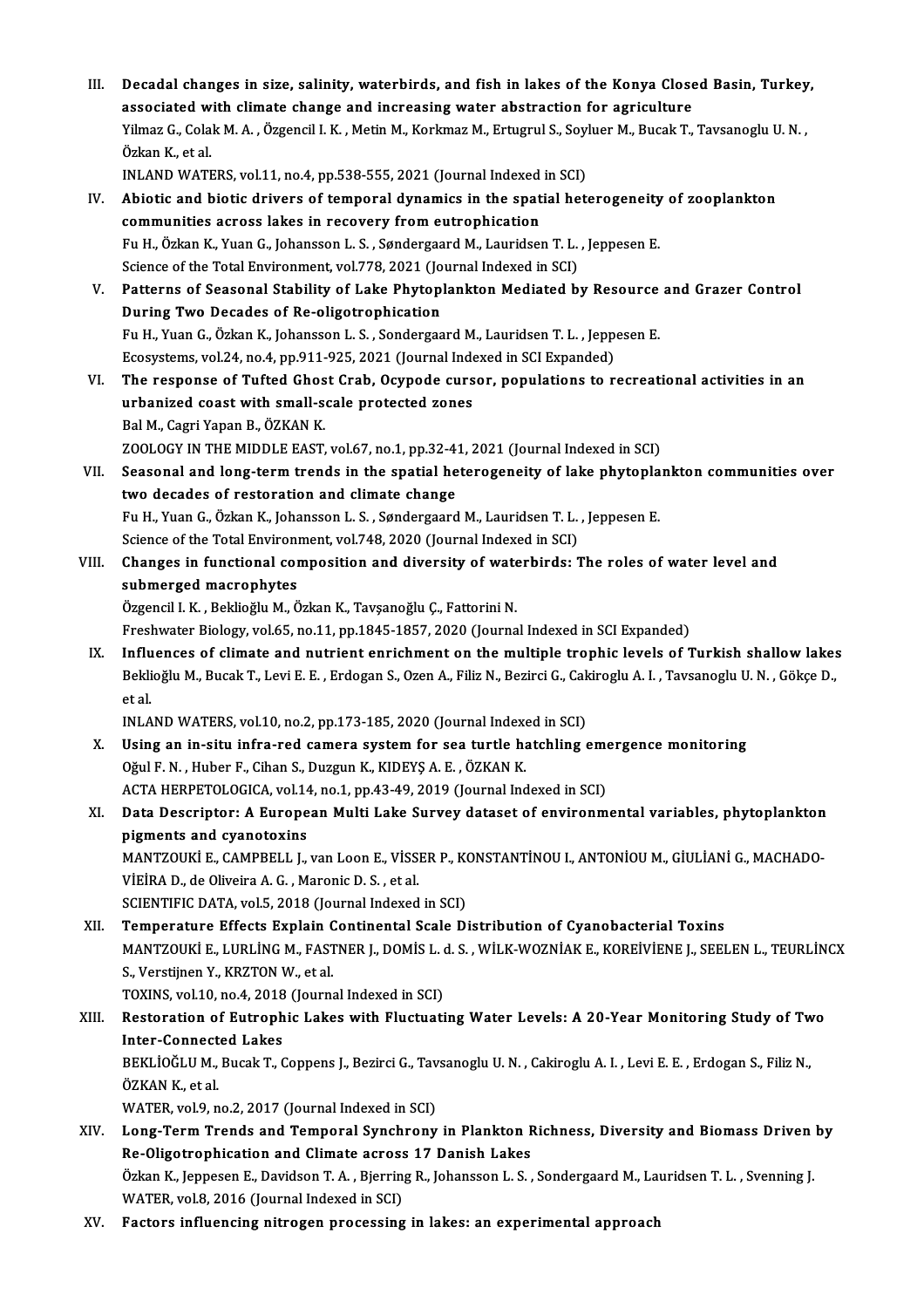Olsen S., Jeppesen,Jeppesen E., Moss B., Ozkan K., Beklioğlu M., Feuchtmayr H., Gonzalez Sagrario M., Wei,Wei L.,<br>Larsen S. Lauridsen T. S., et al. Olsen S., Jeppesen,Jeppesen E., l<br>Larsen S., Lauridsen T. S. , et al.<br>ERESHWATER RIOLOCY, vel 60 Olsen S., Jeppesen,Jeppesen E., Moss B., Ozkan K., Beklioğlu M., Feuchtmayr I<br>Larsen S., Lauridsen T. S. , et al.<br>FRESHWATER BIOLOGY, vol.60, pp.646-662, 2015 (Journal Indexed in SCI)<br>Crees taven sensyuense in Jake plankte

- Larsen S., Lauridsen T. S., et al.<br>FRESHWATER BIOLOGY, vol.60, pp.646-662, 2015 (Journal Indexed in SCI)<br>XVI. Cross-taxon congruence in lake plankton largely independent of environmental gradients<br>Örken K. Japassan E. Davi FRESHWATER BIOLOGY, vol.60, pp.646-662, 2015 (Journal Indexed in SCI)<br>Cross-taxon congruence in lake plankton largely independent of environmental gradients<br>Özkan K., Jeppesen E., Davidson T.A., Sondergaard M., Lauridsen T Cross-taxon congruence in lake plankton largely indepe<br>Özkan K., Jeppesen E., Davidson T. A. , Sondergaard M., Lauridse<br>ECOLOGY, vol.95, pp.2778-2788, 2014 (Journal Indexed in SCI)<br>Fish determine messeinvertebrate food web Özkan K., Jeppesen E., Davidson T. A. , Sondergaard M., Lauridsen T. L. , Bjerring R., Johansson L. S. , Svenning<br>ECOLOGY, vol.95, pp.2778-2788, 2014 (Journal Indexed in SCI)<br>XVII. Fish determine macroinvertebrate food web
- ECOLOGY<br>Fish det<br>streams<br>Congelez Fish determine macroinvertebrate food webs and assemblage structure in Greenland subarcti<br>streams<br>Gonzalez-Bergonzoni I., Landkildehus F., Meerhoff M., Lauridsen T. L. , Özkan K., Davidson T. A. , Mazzeo N.,<br>Jonnesen F

**streams<br>Gonzalez-Be<br>Jeppesen E.<br>EDESHMAT** Gonzalez-Bergonzoni I., Landkildehus F., Meerhoff M., Lauridsen T. L. , Özkan K<br>Jeppesen E.<br>FRESHWATER BIOLOGY, vol.59, pp.1830-1842, 2014 (Journal Indexed in SCI)<br>Contracting roles of water shomistry, Jako marnhology, Jan

FRESHWATER BIOLOGY, vol.59, pp.1830-1842, 2014 (Journal Indexed in SCI)

Jeppesen E.<br>FRESHWATER BIOLOGY, vol.59, pp.1830-1842, 2014 (Journal Indexed in SCI)<br>XVIII. Contrasting roles of water chemistry, lake morphology, land-use, climate and spatial processes in<br>driving phytoplankton richness in Contrasting roles of water chemistry, lake morphology, land-use, climate<br>driving phytoplankton richness in the Danish landscape<br>Özkan K., Jeppesen E., Sondergaard M., Lauridsen T. L. , Liboriussen L., Svenning J.<br>HYDROPIOL driving phytoplankton richness in the Danish landscape<br>Özkan K., Jeppesen E., Sondergaard M., Lauridsen T. L. , Liboriussen L.,<br>HYDROBIOLOGIA, vol.710, pp.173-187, 2013 (Journal Indexed in SCI)<br>Environmental species sertin

Özkan K., Jeppesen E., Sondergaard M., Lauridsen T. L. , Liboriussen L., Svenning J.<br>HYDROBIOLOGIA, vol.710, pp.173-187, 2013 (Journal Indexed in SCI)<br>XIX. Environmental species sorting dominates forest-bird community asse

HYDROBIOLOGIA, vol.710, pp.173-187, 2013 (Journal Indexed in SCI)<br>Environmental species sorting dominates forest-bird community assembl<br>Özkan K., Svenning J., Jeppesen E.<br>JOURNAL OF ANIMAL ECOLOGY, vol.82, pp.266-274, 2013 Environmental species sorting dominates forest-bird community assembly<br>Özkan K., Svenning J., Jeppesen E.<br>JOURNAL OF ANIMAL ECOLOGY, vol.82, pp.266-274, 2013 (Journal Indexed in SCI)<br>Piemenipulation as a Bestanation Teol t

Özkan K., Svenning J., Jeppesen E.<br>JOURNAL OF ANIMAL ECOLOGY, vol.82, pp.266-274, 2013 (Journal Indexed in SCI)<br>XX. Biomanipulation as a Restoration Tool to Combat Eutrophication: Recent Advances and Future<br>Challenges JOURNAL OF<br>Biomanipul<br>Challenges<br>Jonnesen F Biomanipulation as a Restoration Tool to Combat Eutrophication: Recent Advances and Future<br>Challenges<br>Jeppesen E., Sondergaard M., Lauridsen T. L. , Davidson T. A. , Liu Z., Mazzeo N., Trochine C., ÖZKAN K., Jensen H. S. ,

**Challenges<br>Jeppesen E., Sc<br>Trolle D., et al.<br>ADVANCES IN** Jeppesen E., Sondergaard M., Lauridsen T. L. , Davidson T. A. , Liu Z., Mazzeo N., Trochine C., ÖZKAN K., Jenser<br>Trolle D., et al.<br>ADVANCES IN ECOLOGICAL RESEARCH, VOL 47: GLOBAL CHANGE IN MULTISPECIES SYSTEMS, PT 2, vol.4

Trolle D., et al.<br>ADVANCES IN ECOLOGICAL RESEARCH, VOL 47: GLOBAL CHANGE IN MULTISPECIES SYSTEMS, PT 2, vol.47,<br>pp.411-428, 2012 (Journal Indexed in SCI) ADVANCES IN ECOLOGICAL RESEARCH, VOL 47: GLOBAL CHANGE IN MULTISPECIES SYSTEMS, PT 2, vol.47,<br>pp.411-428, 2012 (Journal Indexed in SCI)<br>XXI. Climate change effects on nitrogen loading from cultivated catchments in Europe:

pp.411-428, 2012 (Journal Indexed in SCI)<br>Climate change effects on nitrogen loading from cultivated of<br>nitrogen retention, ecological state of lakes and adaptation<br>Jonnesen Jennesen E. Kronveng B. Olesen J. E., Audet J. S Climate change effects on nitrogen loading from cultivated catchments in Europe: implication<br>nitrogen retention, ecological state of lakes and adaptation<br>Jeppesen,Jeppesen E., Kronvang B., Olesen J. E. , Audet J., Sonderga nitrogen retention, ecological state of lakes and adaptation<br>Jeppesen,Jeppesen E., Kronvang B., Olesen J. E., Audet J., Sondergaard M., Hoffmann C. C., Andersen H. E.,<br>Lauridsen T. L., Liboriussen L., Larsen S. E., et al. Jeppesen,Jeppesen E., Kronvang B., Olesen J. E. , Audet J., Sonderga;<br>Lauridsen T. L. , Liboriussen L., Larsen S. E. , et al.<br>HYDROBIOLOGIA, vol.663, pp.1-21, 2011 (Journal Indexed in SCI)<br>The respense of periphyton and su

XXII. The response of periphyton and submerged macrophytes to nitrogen and phosphorus loading in shallow warm lakes: a mesocosm experiment HYDROBIOLOGIA, vol.663, pp.1-21, 2011 (Journal In<br>The response of periphyton and submerged r<br>shallow warm lakes: a mesocosm experiment<br>Örkan K. Jannasan E. Johansson J. S., Bokhaghy M. Özkan K., Jeppesen E., Johansson L. S., Beklıoglu M. FRESHWATER BIOLOGY, vol.55, no.2, pp.463-475, 2010 (Journal Indexed in SCI)

## Articles Published in Other Journals

- rticles Published in Other Journals<br>I. Salinization Increase due to Climate Change Will Have Substantial Negative Effects on Inland Waters:<br>A Call for Multifaceted Bessarsh at the Local and Clabal Scale State Tubrished in State Journals<br>Salinization Increase due to Climate Change Will Have Substan<br>A Call for Multifaceted Research at the Local and Global Scale Jeppesen E., Özkan K., Akyürek Z., Beklioğlu M.<br>The Innovation, vol.1, no.2, 2020 (Journal Indexed in ESCI) A Call for Multifaceted Research at the Local and Global Scale Jeppesen E., Özkan K., Akyürek Z., Beklioğlu M.<br>The Innovation, vol.1, no.2, 2020 (Journal Indexed in ESCI)<br>II. An avifaunal survey of the Istranca mountains turkish thrace novel breeding bird records including<br>the fir
- The Innovation, vol.1, no.2, 2020 (Journal Indexed in ESCI)<br>An avifaunal survey of the Istranca mountains turkish thrace novel breeding<br>the first breeding record of Wood Warbler Phylloscopus sibilatrix in Turkey<br>Özkon K An avifa<br>the first<br>Özkan K.<br>Sandara the first breeding record of Wood Warbler Phylloscopus sibilatrix in 1<br>Özkan K.<br>Sandgrouse, vol.33, pp.163-173, 2011 (Refereed Journals of Other Institutions)

Özkan K.<br>Sandgrouse, vol.33, pp.163-173, 2011 (Refereed Journals of Other Institution<br>III. Archaeological Underwater Surveys of the Cilician Coasts in 2004 Sandgrouse, vol.33, pp.163-173, 2011 (Refereed Journals of Other Institution Archaeological Underwater Surveys of the Cilician Coasts in 200<br>Volkan E., Mert A., ÖZKAN K., Çiğdem T.E., Korhan B., Murat B., Zoroğlu L.<br>ANMED. Archaeological Underwater Surveys of the Cilician Coasts in 2004<br>Volkan E., Mert A., ÖZKAN K., Çiğdem T E., Korhan B., Murat B., Zoroğlu L.<br>ANMED, vol.2005, 2005 (National Non-Refereed Journal)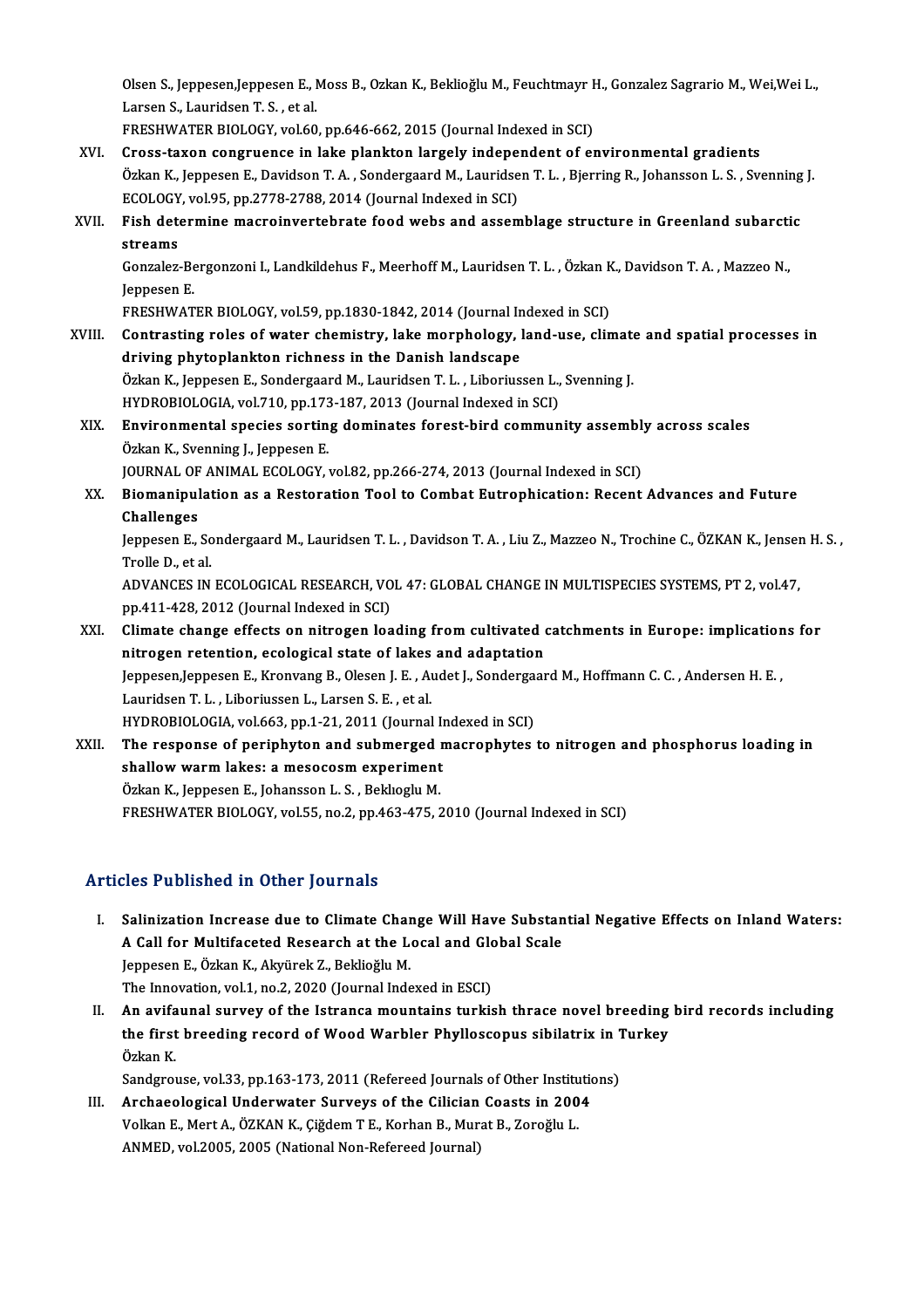#### Books&Book Chapters

ooks & Book Chapters<br>I. Trakus – Türkiye'nin Kuşları (Dalgıçgiller, Fırtınakırlangıcıgiller, Yelkovangiller, Batağangiller,<br>Rlamingegiller) to & Book and<br>Trakus – Türkiy<br>Flamingogiller)<br>Örken <sup>V</sup> Trakus<br>Flaming<br>Özkan K.<br>in: <sup>Tralm</sup>

Flamingogiller)<br>Özkan K.<br>in: Trakus – Türkiye'nin Kuşları, Ömer Furtun,Ahmet Karataş,Kiraz Erciyas Yavuz, Editor, Türkiye Şs Bankası Kültür<br>Yavnları, İstanbul, np.80,80,2021 Özkan K.<br>in: Trakus – Türkiye'nin Kuşları, Ön<br>Yayınları, İstanbul, pp.80-89, 2021<br>Marmara Danizi'nin Gasindiži E in: Trakus – Türkiye'nin Kuşları, Ömer Furtun,Ahmet Karataş,Kiraz Erciyas Yavuz, Editor, Türkiye Şs Bankas<br>Yayınları, İstanbul, pp.80-89, 2021<br>II. Marmara Denizi'nin Geçirdiği Biyojeokimyasal Değişimler Bağlamında 2021 Müs

Yayınları, İstanbul, pp.80-89, 2021<br>Marmara Denizi'nin Geçirdiği Biyoje<br>Güncel Baskılar ve Çözüm Önerileri<br><sup>Vücel M. Örkan K. Fash B. A. Önek H. M</sub></sup> Marmara Denizi'nin Geçirdiği Biyojeokimyasal Değişimler Bağlamında 2021 Müsilaj Patlaması<br>Güncel Baskılar ve Çözüm Önerileri<br>Yücel M., Özkan K., Fach B. A. , Örek H., Mantıkçı M., Tezcan D., Akçay I., Özhan K., Arkin Ş. S. Güncel Baskılar ve Çözüm Önerileri<br>Yücel M., Özkan K., Fach B. A. , Örek H., Mantıkçı M., Tezcan D., Akçay I., Özhan K., Arkin Ş. S. , Tuğrul S., et al.<br>in: Marmara Denizi'nin Ekolojisi: Deniz Salyası Oluşumu, Etkileşimler Yücel M., Özkan K., Fach B. A. , Örek H., M<br>in: Marmara Denizi'nin Ekolojisi: Deniz S<br>Öztürk, Editor, TÜBA, pp.249-268, 2021<br>MARMARA, DENİZİ'NİN GEGİRDİĞİ E

in: Marmara Denizi'nin Ekolojisi: Deniz Salyası Oluşumu, Etkileşimleri ve Çözüm Önerileri, Muzaffer Şeker, İzzet<br>Öztürk, Editor, TÜBA, pp.249-268, 2021<br>III. MARMARA DENİZİ'NİN GEÇİRDİĞİ BİYOJEOKİMYASAL DEĞİŞİMLER BAĞLA PATLAMASI, GÜNCEL BASKILAR VE ÇÖZÜM ÖNERİLERİ

YÜCEL M., ÖZKAN K., FACH B. A. , ÖREK H., Mantıkçı M., TEZCAN D., AKÇAY İ., ÖZHAN K., ARKIN Ş. S. , TUĞRUL S., et<br>al. PA<br>YÜ<br>al. YÜCEL M., ÖZKAN K., FACH B. A. , ÖREK H., Mantıkçı M., TEZCAN D., AKÇAY İ., ÖZHAN K., ARKIN Ş. S. , TUĞRUL<br>al.<br>in: Marmara Denizi'nin Ekolojisi: Deniz Salyası Oluşumu, Etkileşimleri ve Çözüm Önerileri, Öztürk İzzet; Şeker

al.<br>in: Marmara Denizi'nin Ekolojisi: Deniz Salyası Oluş<br>Muzaffer, Editor, TÜBA, Ankara, pp.249-279, 2021<br>Kanarlı İsoten Muzaffer, Editor, TÜBA, Ankara, pp.249-279, 2021<br>IV. Kararlı İzotop

KaymakN.,ÇakıroğluA. I. ,ÖzkanK.,AkinŞ.

Kararlı İzotop<br>Kaymak N., Çakıroğlu A. I. , Özkan K., Akin Ş.<br>in: Tatlısu Ekosistemlerinde Arazi ve Laboratuvar Yöntemleri, Ülkü Nihan Tavşanoğlu,Gökben Başaran<br>Kanlaka Savda Erdoğan, Editar, Nobel Yayın Doğtun, Ankara, np Kaymak N., Çakıroğlu A. I. , Özkan K., Akin Ş.<br>in: Tatlısu Ekosistemlerinde Arazi ve Laboratuvar Yöntemleri, Ülkü Nihan Tavşar<br>Kankılıç,Şeyda Erdoğan, Editor, Nobel Yayın Dağıtım, Ankara, pp.221-259, 2020<br>Catahmant Sea Int in: Tatlısu Ekosistemlerinde Arazi ve Laboratuvar<br>Kankılıç,Şeyda Erdoğan, Editor, Nobel Yayın Dağıtı<br>V. Catchment-Sea Interactions in the Black Sea<br>ÖZVAN V. ÖZHAN V. VÜCEL M Kankılıç,Şeyda Erdoğan, Editor,<br>Catchment-Sea Interactions<br>ÖZKAN K., ÖZHAN K., YÜCEL M.<br>in: Plask Sea Marine Envirenme

ÖZKAN K., ÖZHAN K., YÜCEL M.<br>in: Black Sea Marine Environment: The Turkish Shelf, Sezgin Murat, Bat Levent, Ürkmez Derya, Arıcı Elif, Öztürk ÖZKAN K., ÖZHAN K., YÜCEL M.<br>in: Black Sea Marine Environment: The Turkish Shelf, Sezgin Murat, Bat Levent, Ürkmez Der<br>Bayram, Editor, Turkish Marine Research Foundation (TÜDAV), İstanbul, pp.98-113, 2017<br>Deen sea asasıyıs Bayram, Editor, Turkish Mari<br>Deep sea ecosystems of t<br>Yücel M., Özkan K., Tezcan D.<br>in: The Turkish Part of the M

VI. Deep sea ecosystems of the Eastern Mediterranean<br>Yücel M., Özkan K., Tezcan D.

Deep sea ecosystems of the Eastern Mediterranean<br>Yücel M., Özkan K., Tezcan D.<br>in: The Turkish Part of the Mediterranean Sea Marine Biodiversity Fisheries Conservation and Governance, Derya<br>Urkmaz Murat Sezgin Lavent Pat B Yücel M., Özkan K., Tezcan D.<br>in: The Turkish Part of the Mediterranean Sea Marine Biodiversity Fisheries Conservation and Governance, De<br>Urkmez,Murat Sezgin,Levent Bat,Bayram Ozturk, Editor, Türkiye Deniz araştırmaları Va in: The<br>Urkme<br>2016

# 2016<br>Refereed Congress / Symposium Publications in Proceedings

efereed Congress / Symposium Publications in Proceedings<br>I. Changes in functional composition and diversity of waterbirds: The roles of water level and<br>submersed magnephytes submerged macrophytes<br>submerged macrophytes<br>dzerweit i v prvtiočtu Changes in functional composition and diversity of waterbirds:<br>submerged macrophytes<br>ÖZGENCİL İ.K., BEKLİOĞLU M., ÖZKAN K., TAVŞANOĞLU Ç., Fattorini N.<br>Pritish Eselegisel Sosisty (BES) 2020 United Kingdom 14 Desember 20 submerged macrophytes<br>ÖZGENCİL İ. K. , BEKLİOĞLU M., ÖZKAN K., TAVŞANOĞLU Ç., Fattorini N.<br>British Ecological Society (BES) 2020, United Kingdom, 14 December 2020 - 18 January 2021<br>Food Web Strugture and Community Composit

ÖZGENCİL İ. K. , BEKLİOĞLU M., ÖZKAN K., TAVŞANOĞLU Ç., Fattorini N.<br>British Ecological Society (BES) 2020, United Kingdom, 14 December 2020 - 18 January 2021<br>II. Food Web Structure and Community Composition of 13 Lakes British Ecol<br>Food Web<br>Peninsula<br>ÖZKANK N

ÖZKAN K., Yılmaz E., KochmanKedziorac N., SOLAK C. N.

Peninsula<br>ÖZKAN K., Yılmaz E., KochmanKedziorac N., SOLAK C. N.<br>The Scientific Committee on Antarctic Research (SCAR-2020), New Zealand, 3 - 07 August 2020, pp.1266<br>Changes in waterbird community structure and functional d

ÖZKAN K., Yılmaz E., KochmanKedziorac N., SOLAK C. N.<br>The Scientific Committee on Antarctic Research (SCAR-2020), New Zealand, 3 - 07 August 2020, pp.1266<br>III. Changes in waterbird community structure and functional divers The Scientific Committee on Antarctic Research<br>Changes in waterbird community structure<br>water level and submerged macrophytes<br>ÖZCENCU LK, PEKLIOČUJM ÖZKANK, TAV Changes in waterbird community structure and func<br>water level and submerged macrophytes<br>ÖZGENCİL İ.K., BEKLİOĞLUM., ÖZKAN K., TAVŞANOĞLUÇ.<br>12th European Ornithologists' Union Congress Clui Naposa water level and submerged macrophytes<br>ÖZGENCİL İ. K. , BEKLİOĞLU M., ÖZKAN K., TAVŞANOĞLU Ç.<br>12th European Ornithologists' Union Congress, Cluj-Napoca, Romania, 26 - 30 August 2019, pp.159-160

ÖZGENCİL İ. K. , BEKLİOĞLU M., ÖZKAN K., TAVŞANOĞLU Ç.<br>12th European Ornithologists' Union Congress, Cluj-Napoca, Romania, 26 - 30<br>IV. EEBST 2019 – Ecology and Evolutionary Biology Symposium Turkey<br>ÖZGENCU İ. K. PEKL 12th European Ornithologists' Union Congress, Cluj-Napoca<br>EEBST 2019 – Ecology and Evolutionary Biology Syn<br>ÖZGENCİL İ.K., BEKLİOĞLU M., ÖZKAN K., TAVŞANOĞLU Ç.<br>Feology and Evolutionary Biology Symposium Turkay 2010

ÖZGENCİL İ. K. , BEKLİOĞLU M., ÖZKAN K., TAVŞANOĞLU Ç.<br>Ecology and Evolutionary Biology Symposium Turkey 2019, Ankara, Turkey, 10 - 12 July 2019, pp.20

V. Dogu Akdenizin Yok Olan Deniz Kusları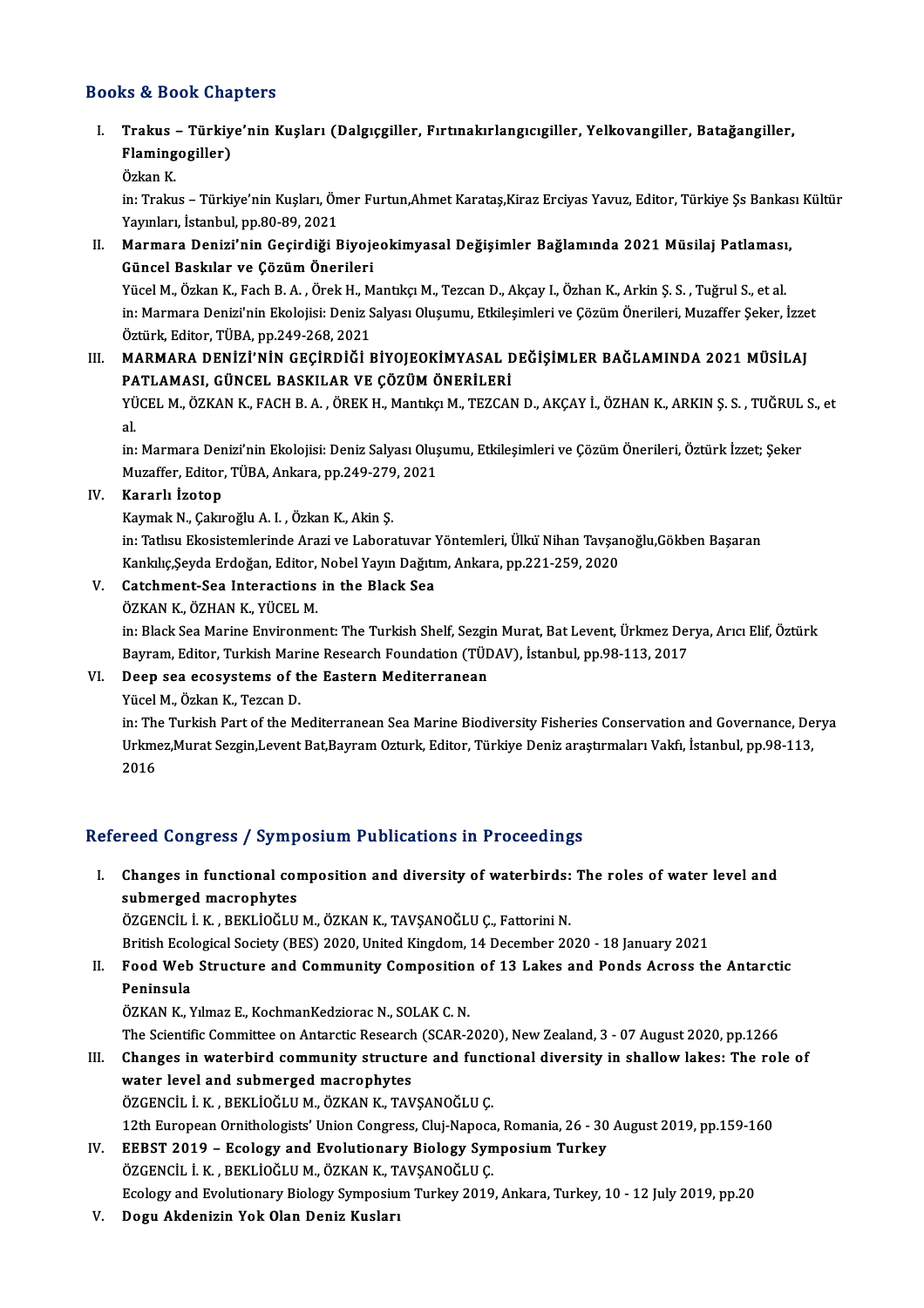ÖZKAN<sub>K.</sub>

19.KuşKonferansı,Turkey,17 -22May2019

ÖZKAN K.<br>19. Kuş Konferansı, Turkey, 17 - 22 May 2019<br>VI. The Response Of Temperate Forest Bird Communities Of Istranca Mountains To Decadal Forestry<br>Activities 19. Kuş Ko<br>The Respo<br>Activities<br>ÖZKAN K The Resp<br>Activities<br>ÖZKAN K.<br><sup>Pird Num</sub>l</sup> Activities<br>ÖZKAN K.<br>Bird Numbers, 8 - 13 April 2019

ÖZKAN K.<br>Bird Numbers, 8 - 13 April 2019<br>VII. The response of abundance and community structure of ghost crab communities to changes in<br>human baseb use and soastal babitat suality in the East Medi, terranean Bird Numbers, 8 - 13 April 2019<br>The response of abundance and community structure of ghost crab comn<br>human beach use and coastal habitat quality in the East Medi- terranean.<br>Pal M. Yapan P. C. Öskan K. The response of abundan<br>human beach use and coa<br>Bal M., Yapan B. Ç. , Özkan K.<br>8. International Sandy Beach human beach use and coastal habitat quality in the East Medi- terrane:<br>Bal M., Yapan B. Ç. , Özkan K.<br>8. International Sandy Beach Symposium, Heraklion, Greece, 25 May 2018, pp.1<br>Sabillardaki İnsan Beakısı ve Ha, bitat Öze Bal M., Yapan B. Ç. , Özkan K.<br>8. International Sandy Beach Symposium, Heraklion, Greece, 25 May 2018, pp.1<br>VIII. Sahillerdeki İnsan Baskısı ve Ha- bitat Özelliklerinin Hayalet Yengeç (Ocypode cursor)<br>Ponülasyonlarının Bal

- 8. International Sandy Beach Symposium, Herakli<br>Sahillerdeki İnsan Baskısı ve Ha- bitat Özelli<br>Popülasyonlarının Bolluk ve Yapısına Etkisi<br>Pol M. Yapan B. G. Özkan K Sahillerdeki İnsan Baskıs:<br>Popülasyonlarının Bolluk<br>Bal M., Yapan B. Ç. , Özkan K.<br>2. Ulusal Doniz Bilimleri Kona Popülasyonlarının Bolluk ve Yapısına Etkisi<br>Bal M., Yapan B. Ç. , Özkan K.<br>3. Ulusal Deniz Bilimleri Kongresi, İzmir, Turkey, 10 May 2018, pp.41
- Bal M., Yapan B. Ç. , Özkan K.<br>3. Ulusal Deniz Bilimleri Kongresi, İzmir, Turkey, 10 May 2018, pp.41<br>IX. Contrasting the permanently anoxic Black Sea with the rapidly deoxygenating Marmara Sea: Distinct<br>redex presences 3. Ulusal Deniz Bilimleri Kongresi, İzmir, Turkey, 10 May 2018, pp.41<br>Contrasting the permanently anoxic Black Sea with the rapidly deoxygenating Marmara Sea<br>The two processes of sulfur, nitrogen and oxygen in the two inte Contrasting the permanently anoxic Black Sea with the rapidly deoxygenating Marmara Sea: Distine<br>redox processes of sulfur, nitrogen and oxygen in the two interconnected enclosed basins<br>YÜCEL M., SALİHOĞLU B., Örek H., Fac redox processes of sulfur, nitrogen and oxy<br>YÜCEL M., SALİHOĞLU B., Örek H., Fach B., Arkın S<br>Ocean Sciences Meeting 2018, 12 February 2018<br>Companing the permenently enevis Blask Se YÜCEL M., SALİHOĞLU B., Örek H., Fach B., Arkın S., ÖZKAN K., AKÇAY İ., Güraslan C., TEZCAN D., Gazihan A., et al.<br>Ocean Sciences Meeting 2018, 12 February 2018<br>X. Comparing the permanently anoxic Black Sea with the rapidl
- Ocean Sciences Meeting 2018, 12 February 2018<br>Comparing the permanently anoxic Black Sea with the rapidly deoxygenating Mar<br>redox processes of sulfur, nitrogen and oxygen in the two interconnected basins.<br>VÜCEL M. SALİHOĞL Comparing the permanently anoxic Black Sea with the rapidly deoxygenating Marmara Sea: Distinct<br>redox processes of sulfur, nitrogen and oxygen in the two interconnected basins.<br>YÜCEL M., SALİHOĞLU B., Örek H., FACH B. A. , re<br>YÜ<br>al. YÜCEL M., SALİHOĞLU B., Örek H., FACH B. A. , Arkın S., AKOĞLU E., ÖZKAN K., AKÇAY İ., Güraslan C., TEZCAN D., et<br>al.<br>Ocean Sciences Meeting 2018, Portland, United States Of America, 12 - 16 February 2018

- XI. Doğu Akdeniz Deniz Kaplumbağaları Populasyonlarının Genetik Yapısı OğulF.N. ,KARAHANA.,BETONSNAPED.,CANBOLATA.F. ,SÖNMEZB.,SNAPER.,KIDEYŞA.E. ,ÖZKANK. Doğu Akdeniz Deniz Kaplumbağaları Populasyonlarının Genetik Yapısı<br>Oğul F. N. , KARAHAN A., BETON SNAPE D., CANBOLAT A. F. , SÖNMEZ B., SNAPE R., KI<br>V. ULUSAL DENİZ KAPLUMBAĞALARI SEMPOZYUMU, Turkey, 6 - 08 December 2017<br>M
- XII. Marmara Denizi için Bütünleşik Modelleme Sistemi<br>SALİHOĞLU B., TUĞRUL S., ÖZKAN K., TEZCAN D., YÜCEL M. V. ULUSAL DENİZ KAPLUMBAĞALARI SEMPOZYUMU, Turke<br><mark>Marmara Denizi için Bütünleşik Modelleme Sistemi</mark><br>SALİHOĞLU B., TUĞRUL S., ÖZKAN K., TEZCAN D., YÜCEL M.<br>Marmara danizi Samnazızımı, Turkay, 21, ...22 Navambar 2 Marmara denizi Sempozyumu, Turkey, 21 - 22 November 2017
- SALİHOĞLU B., TUĞRUL S., ÖZKAN K., TEZCAN D., YÜCEL M.<br>Marmara denizi Sempozyumu, Turkey, 21 22 November 2017<br>XIII. SEABIRDS OF THE NORTH EAST MEDITERRANEAN: SEABIRDS AS SENTINELS OF ECOSYSTEM HEALTH<br>XARAN B.C. ÖZKAN K Marmara denizi Sempo:<br>SEABIRDS OF THE NONER<br>YAPAN B.Ç.,ÖZKAN K.<br>International Islandoru SEABIRDS OF THE NORTH EAST MEDITERRANEAN: SEABI<br>YAPAN B. Ç. , ÖZKAN K.<br>International Iskenderun Bay Symposium, 11 - 13 October 2017<br>Constis structure of the breeding Audeuin's sull (Lerus s

- YAPAN B. Ç. , ÖZKAN K.<br>International Iskenderun Bay Symposium, 11 13 October 2017<br>XIV. Genetic structure of the breeding Audouin's gull (Larus audouinii) in the Mediterranean<br>XARAN B. G. BERKTAS IL KARAHAN A. ORO 4. CUIN International Iskenderun Bay Symposium, 11 - 13 October 2017<br>Genetic structure of the breeding Audouin's gull (Larus audou<br>YAPAN B. Ç. , PERKTAŞ U., KARAHAN A., ORO d., GUİNART M., ÖZKAN K.<br>41 Watarbirds Congress, 8, .13 A Genetic structure of the breeding Audou<br>YAPAN B. Ç. , PERKTAŞ U., KARAHAN A., ORO o<br>41. Waterbirds Congress, 8 - 12 August 2017<br>Preeding seebirds of Eastern Mediterres 41. Waterbirds Congress, 8 - 12 August 2017
- YAPAN B. Ç., PERKTAŞ U., KARAHAN A., ORO d., GUİNART M., ÖZKAN K.<br>41. Waterbirds Congress, 8 12 August 2017<br>XV. Breeding seabirds of Eastern Mediterranean islands and the currents status of Audouin's Gull<br>(Larus audouini ÖzkanK.,YapanB.Ç. (Larus audouinii)<br>Özkan K., Yapan B. Ç.<br>41. Waterbirds Congress. Iceland, Reykjavik, Iceland, 08 August 2017<br>Forest bird.community response to a desede of forestru astiv

Özkan K., Yapan B. Ç.<br>41. Waterbirds Congress. Iceland, Reykjavik, Iceland, 08 August 2017<br>XVI. Forest bird community response to a decade of forestry activities in Istranca Forests. Özkan K. ,<br>Turkey, 2017 41. Waterbirds<br>Forest bird co<br>Turkey. 2017.<br>ÖZKAN K Forest bi<br>Turkey. 2<br>ÖZKAN K.<br>W. Eseleg Turkey. 2017.<br>ÖZKAN K.<br>IV. Ecology and Evolutionary Biology Symposium, 11 - 13 July 2017<br>The effect of human beash use an the abundance and distrik

## ÖZKAN K.<br>IV. Ecology and Evolutionary Biology Symposium, 11 - 13 July 2017<br>XVII. The effect of human beach use on the abundance and distribution of ghost crabs in East<br>Mediterranean IV. Ecology and E<br><mark>The effect of hu</mark><br>Mediterranean.<br>bel m. YARAN B. The effect of human beach<br>Mediterranean.<br>bal m., YAPAN B. Ç. , ÖZKAN K.<br>4th Ecology and Evolutionew. Mediterranean.<br>bal m., YAPAN B. Ç. , ÖZKAN K.<br>4th Ecology and Evolutionary Biology Symposium Turkey, 11 - 13 July 2017

### XVIII. Ecological Campus: Ecology in Backyard

Yapan B. Ç. , Akkuş G., Başkır,Başkır S., Çoraman,Çoraman E., Oğul,Oğul F. N. N. , Özkan K., Tohumcu B. E. , Yalçınkaya<br>D. Ec<br>Ya<br>D.

4th Ecology and Evolutionary Biology Symposium Turkey, Ankara, Turkey, 11 - 13 July 2017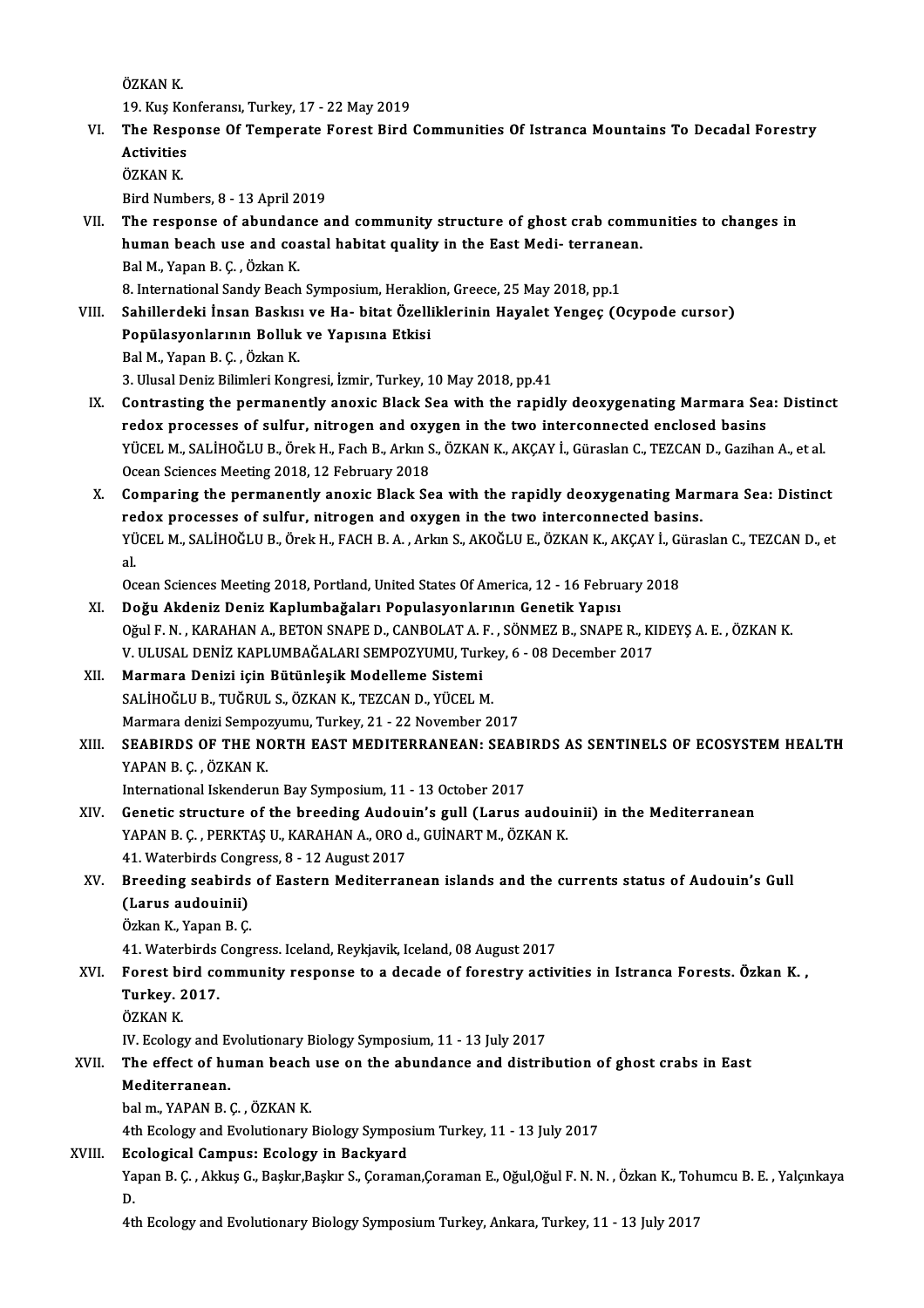XIX. Selecting site and species for conservation/restoration A case study from coastal ecosystems: Sea<br>hinds and Audovin's Culls Selecting site and species<br>birds and Audouin's Gulls<br>XARAN B.C. ÖZKAN K birds and Audouin's Gulls<br>YAPAN B. C. , ÖZKAN K. birds and Audouin's Gulls<br>YAPAN B. Ç. , ÖZKAN K.<br>CACFish RegionalExpert Meeting on Conservation and Management of Fish Genetic Resources, 2 - 04 May 2017<br>Status and structure of breading gull nopulations in North esstern M YAPAN B. Ç. , ÖZKAN K.<br>CACFish RegionalExpert Meeting on Conservation and Management of Fish Genetic Resources, 2 - 04<br>XX. Status and structure of breeding gull populations in North eastern Mediterranean island<br>YAPAN B. G. CACFish RegionalExpert Meeting on Conservation and Mark<br>Status and structure of breeding gull populations in<br>YAPAN B. Ç. , PERKTAŞ U., KARAHAN A., ORO D., ÖZKAN K.<br>2rd Ecology and Evolutionary Biology Symnosium 31 Aug Status and structure of breeding gull populations in North eastern Med<br>YAPAN B. Ç. , PERKTAŞ U., KARAHAN A., ORO D., ÖZKAN K.<br>3rd Ecology and Evolutionary Biology Symposium, 31 August - 01 October 2016<br>Constis analysis of YAPAN B. Ç. , PERKTAŞ U., KARAHAN A., ORO D., ÖZKAN K.<br>3rd Ecology and Evolutionary Biology Symposium, 31 August - 01 October 2016<br>XXI. Genetic analysis of North-Eastern Mediterranean populations of green sea turtle an 3rd Ecology and Evolutionary Biology Symposium, 31 August - 01 October 2016 Genetic analysis of North-Eastern Mediterranean populations of green sea turtle and loggerheat<br>turtle<br>OĞUL F.N. , KARAHAN A., BETON SNAPE D., CANBOLAT A. F. , SÖNMEZ B., SNAPE R., KIDEYŞ A. E. , ÖZKAN K.<br>2rd Ecclegy and Ev turtle<br>OĞUL F. N. , KARAHAN A., BETON SNAPE D., CANBOLAT A. F. , SÖNMEZ B., SNAPE R.,<br>3rd Ecology and Evolutionary Biology Symposium, 31 August - 01 September 2016<br>Conetis analysis of north eastern Mediterranean nonulation OĞUL F. N. , KARAHAN A., BETON SNAPE D., CANBOLAT A. F. , SÖNMEZ B., SNAPE R., KIDEYŞ A. E. , ÖZKAN K.<br>3rd Ecology and Evolutionary Biology Symposium, 31 August - 01 September 2016<br>XXII. Genetic analysis of north eastern M 3rd Ecology and Evolutionary Biology Symposium, 31 August - 01 September 2016<br>Genetic analysis of north eastern Mediterranean populations of green sea turtle and loggerhead sea<br>turtle Genetic analysis of north eastern Mediterranean populations of green sea turtle and loggerl<br>turtle<br>Oğul F. N. , Karahan A., BETON SNAPE D., CANBOLAT A. F. , SÖNMEZ B., Snape R., KIDEYŞ A. E. , ÖZKAN K.<br>III. Eselegy and Eve turtle<br>Oğul F. N. , Karahan A., BETON SNAPE D., CANBOLAT A. F. , SÖNMEZ B., Snape R., KI<br>III. Ecology and Evolutionary Biology Symposium, 31 August - 01 September 2016<br>Panish Jake Plankten ennestunities of analysing lang t Oğul F. N., Karahan A., BETON SNAPE D., CANBOLAT A. F., SÖNMEZ B., Snape R., KIDEYS A<br>III. Ecology and Evolutionary Biology Symposium, 31 August - 01 September 2016<br>XXIII. Danish lake plankton opportunities of analysing lo III. Ecology and Evolutionary Biology Symposium, 31 August - 01 September 2016<br>Danish lake plankton opportunities of analysing long term monitoring datasets<br>ÖZKAN K., Jeppesen E., Bjerring R., Johansson L. S. , Sondergaard Danish lake plankton opportunities of analysing long term monitoring datasets XXIV. Lakemorphometry and occurrence sticklebacks are themain drivers of size and age structure of III. Ecology and Evolutionary Biology Symposium, 31 August - (<br>Lake morphometry and occurrence sticklebacks are the<br>arctic charr Salvelinus alpinus in west Greenland lakes<br>Arrong L. Bonsiam L. Bruset S. Landbildsbus E. Lau Arranz I., Benejam L., Brucet S., Landkildehus F., Lauridsen T., Davidson T., Mazzeo N., GonzalesBergonzoni I., Vidal<br>N., ÖZKAN K., et al. arctic charr Salv<br>Arranz I., Benejam<br>N., ÖZKAN K., et al.<br><sup>22rd SU. Congreee</sup> Arranz I., Benejam L., Brucet S., Landkildehus F.<br>N., ÖZKAN K., et al.<br>33rd SIL Congreeess, 31 July - 05 August 2016<br>vesit : DENİZ KABLJIMBAĞASI VE İRİRAS F XXV. YEŞİL DENİZ KAPLUMBAĞASI VE İRİBAŞ DENİZ KAPLUMBAĞASININKUZEYDOĞU AKDENİZ<br>POPULASYONLARININ GENETİK ANALİZİ 33rd SIL Congreeess, 31 July - 05 August 2016<br>YEŞİL DENİZ KAPLUMBAĞASI VE İRİBAŞ<br>POPULASYONLARININ GENETİK ANALİZİ<br>Oğule N. KARAHANA BETON SNAPE D. GAL YEŞİL DENİZ KAPLUMBAĞASI VE İRİBAŞ DENİZ KAPLUMBAĞASININKUZEYDOĞU AKDENİZ<br>POPULASYONLARININ GENETİK ANALİZİ<br>Oğul F. N. , KARAHAN A., BETON SNAPE D., CANBOLAT A. F. , SÖNMEZ B., SNAPE R., KIDEYŞ A. E. , ÖZKAN K.<br>TürkiyoDoni POPULASYONLARININ GENETİK ANALİZİ<br>Oğul F. N. , KARAHAN A., BETON SNAPE D., CANBOLAT A. F. , SÖNM<br>TürkiyeDeniz Bilimleri Konferansı, Turkey, 31 May - 03 June 2016<br>ADA MARTISI (Larus audouinii), DOĞU AKDENİZ POPÜLASI Oğul F. N. , KARAHAN A., BETON SNAPE D., CANBOLAT A. F. , SÖNMEZ B., SNAPE R., KIDEYŞ A. E. , ÖZ<br>TürkiyeDeniz Bilimleri Konferansı, Turkey, 31 May - 03 June 2016<br>XXVI. ADA MARTISI (Larus audouinii) DOĞU AKDENİZ POPÜLAS TürkiyeDeniz Bilimleri Konferansı, Turkey, 31 May - 03 June 2016<br>ADA MARTISI (Larus audouinii) DOĞU AKDENİZ POPÜLASYONLARININYA<br>DEĞİŞİKLİKLERİNİN GENETİK YÖNTEMLERKULLANILARAK ANLAŞILMASI<br>YARAN B.C., RERKTAS II, KARAHAN A. ADA MARTISI (Larus audouinii) DOĞU AKDENİZ PO<br>DEĞİŞİKLİKLERİNİN GENETİK YÖNTEMLERKULLAN<br>YAPAN B. Ç. , PERKTAŞ U., KARAHAN A., Oro D., ÖZKAN K.<br>TürkiyoDoniz Bilimleri Konferensı Turkey 21 Mey -02 lu DEĞİŞİKLİKLERİNİN GENETİK YÖNTEMLERKULLANILARAK<br>YAPAN B. Ç. , PERKTAŞ U., KARAHAN A., Oro D., ÖZKAN K.<br>TürkiyeDeniz Bilimleri Konferansı, Turkey, 31 May - 03 June 2016<br>Polas of alimata through hydrologu and nutriant anrish YAPAN B. Ç. , PERKTAŞ U., KARAHAN A., Oro D., ÖZKAN K.<br>TürkiyeDeniz Bilimleri Konferansı, Turkey, 31 May - 03 June 2016<br>XXVII. Roles of climate through hydrology and nutrient enrichment on Ecology of Mediterranean Shal TürkiyeDeniz Bilimleri Konferansı, Turkey, 31 Ma<br>Roles of climate through hydrology and nu<br>lakes of Turkey using multiple approaches<br>PEKLIOČLUM Taveaneğlu N. Cakineğlu L. Levi L Roles of climate through hydrology and nutrient enrichment on Ecology of Mediterranean Shallow<br>lakes of Turkey using multiple approaches<br>BEKLİOĞLU M., Tavşanoğlu N., Çakiroğlu İ., Levi E., ERDOĞAN Ş., Bucak T., ÖZKAN K., Ö lakes of Turkey using multiple approaches<br>BEKLİOĞLU M., Tavşanoğlu N., Çakiroğlu İ., Levi E., ERDOĞAN Ş., Bucak T., ÖZKAN K., ÖZEN A., Brucet S., Jeppesen E.<br>9th Symposium for European Freshwater Sciences 2015, Geneva, 5 -

## Supported Projects

BEKLİOĞLU M., AUDET J., DAVİDSON T. A., KARAKAYA N., ÖZKAN K., JEPPESEN E., YILMAZ G., Project Supported by BEKLİOĞLU M., AUDET J., DAVİDSON T. A. , KARAKAYA N., ÖZKAN K., JEPPESEN E., YILMAZ G., Project Supported by<br>Higher Education Institutions, Understanding the complex interaction of salinization and eutrophication on Green BEKLİOĞLU M., AUDET J., DAVİDSON T. A. , KARAKAYA N., Ö<br>Higher Education Institutions, Understanding the complex ir<br>Gas emissions of Anatolian inland waters, 2021 - Continues<br>ÖZKAN K. CB Strateji ve Bütse Baskaplığı (Kalla Higher Education Institutions, Understanding the complex interaction of salinization and eutrophication on Green Hous<br>Gas emissions of Anatolian inland waters, 2021 - Continues<br>ÖZKAN K., CB Strateji ve Bütçe Başkanlığı (Ka

Gas emissions of Anatolian inland waters, 2021 - Continues ÖZKAN K., CB Strateji ve Bütçe Başkanlığı (Kalkınma Bakanlı<br>2012 - Continues ÖZKAN K., CB Strateji ve Bütçe Başkanlığı (Kalkınma Bakanlığı) Projesi, Deniz Ekosistem ve İklim Araştırmaları Merkezi,<br>2012 - Continues<br>Özhan K., Özkan K., Akoğlu E., TUBITAK Project, Yeraltı suyu taşınımlarının Kilikya B

Özhan K., Özkan K., Akoğlu E., TUBITAK Project, Yeraltı suyu taşınımlarının Kilikya Baseni su ve besin elementi Özhan K., Özkan K., Akoğlu E., TUBITAK Project, Yeraltı suyu taşınımlarının Kilikya Baseni su ve besin elementi<br>bütçesindeki yerinin gözlem, radyoizotop ve modelleme çalışmaları ile tespiti, 2021 - 2024<br>ÖZKAN K., YAPAN B.

bütçesindeki yerinin gözlem, radyoizotop ve modelleme çalışmalı<br>ÖZKAN K., YAPAN B. Ç. , Project Supported by Higher Education I<br>(Erdemli Time Series) ile Uyumlu Olarak İzlenmesi, 2018 - 2020<br>TEZCAN D. ÖZKAN K. UYSAL Z. AKO ÖZKAN K., YAPAN B. Ç. , Project Supported by Higher Education Institutions, ODTÜ Erdemli Kampüsü Ekosisteminin ET<br>(Erdemli Time Series) ile Uyumlu Olarak İzlenmesi, 2018 - 2020<br>TEZCAN D., ÖZKAN K., UYSAL Z., AKOĞLU E., TUĞ

(Erdemli Time Series) ile Uyumlu Olarak İzlenmesi, 2018 - 2020<br>TEZCAN D., ÖZKAN K., UYSAL Z., AKOĞLU E., TUĞRUL S., KIDEYŞ A. E. , YÜCEL M., SALİHOĞLU B., ZENGİNER YILMA<br>Project Supported by Higher Education Institutions, TEZCAN D., ÖZKAN K., UYSAL Z., AKOĞLU E., TUĞRUL S., KIDEYŞ A. E. , YÜCEL M., SALİHOĞLU B., ZENGİNER YILMA<br>Project Supported by Higher Education Institutions, Erdemli Zaman Serisi Deniz Araştırmaları 2017, 2017 - 2019<br>ÖZKA